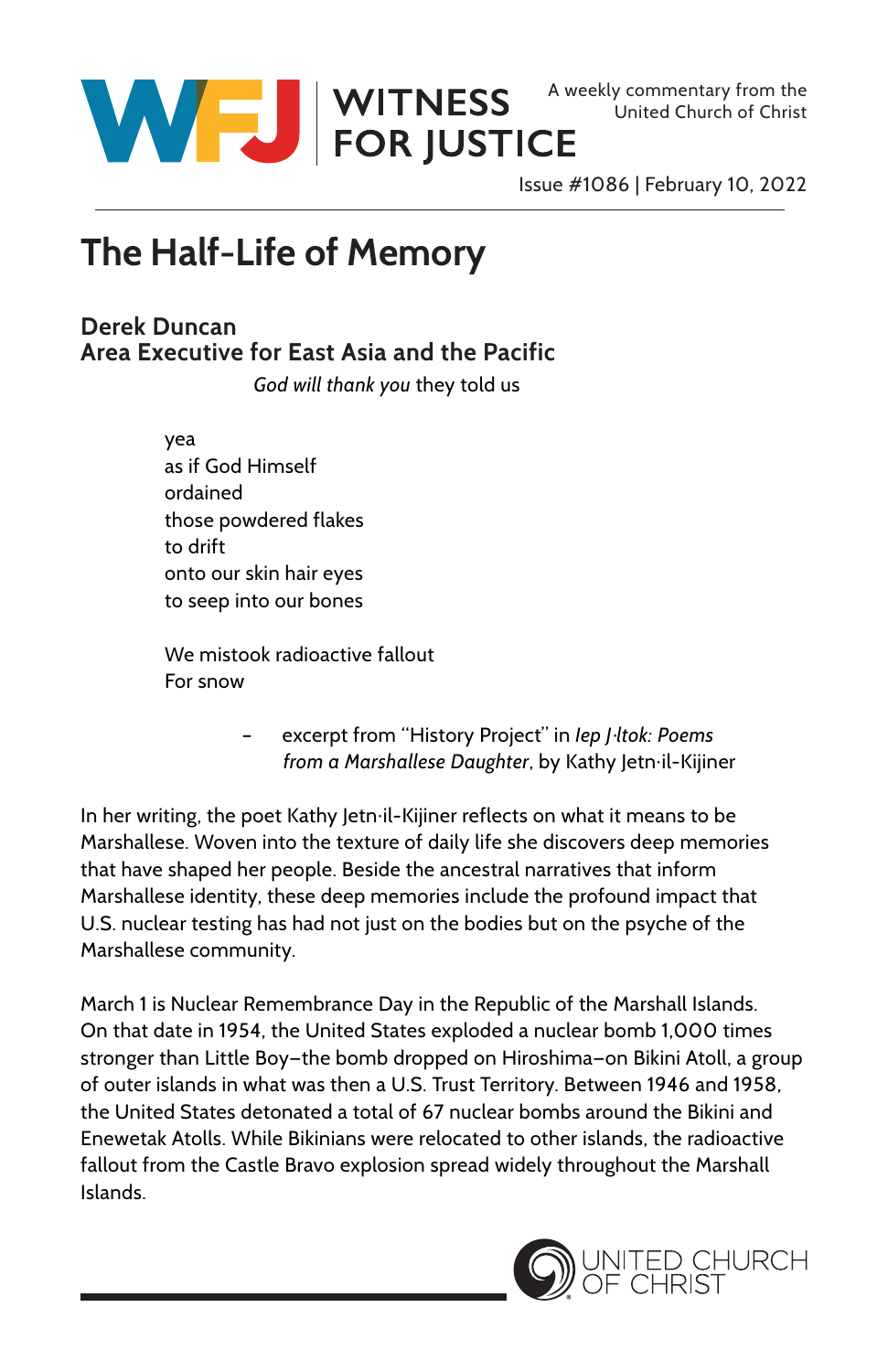Over the years since, Marshallese have suffered miscarriages, birth defects, and cancer due to radiation poisoning from the tests. Bikinians still cannot safely return to their homeland, despite being told their relocation was temporary and for "the good of mankind." As part of the Compact of Free Association the U.S. signed with the Republic of the Marshall Islands after its independence in 1979, a Nuclear Claims Tribunal was established that awarded the islanders significant compensation for medical relief and clean-up. However, the United States has so far failed to apologize for the harm it caused.

Significant tragedies can create trauma that affects a whole community and can be passed down through generations. Extreme stress, grief, and despair can not only be transmitted through the narratives that hold a people's collective memory, but the science of epigenetics says it can also influence the development of individuals born into that community. An assault to our psyche can "seep into our bones" as surely as radiation can damage the body.

The prophet Ezekiel challenged the traditional moral logic that the "sin of the parents" would be passed "to the third and fourth generation" (Exodus 20:5). "What do you mean by … 'The fathers eat the sour grapes, But the children's teeth are set on edge'?" he writes. "The son will not bear the punishment for the father's iniquity, nor will the father bear the punishment for the son's iniquity" (Ezekiel 18:2, 20).

But if the guilt of personal sin is not passed generationally, can generational trauma be the consequence of sin? Was U.S. nuclear testing not a sin against God's people and creation, which the Marshallese have suffered for 75 years? The traumatic effect of this sin will be perpetuated as long as the relationship of the Marshall Islands with the United States is primarily defined by the memory of this atrocity.

Many Marshallese believe an apology from the United States will help heal this communal trauma. Healing does not mean forgetting an injury or the pain it caused, but healing generational trauma requires reshaping the memories and rewriting the stories we tell about who we are and the relationships that define us. An apology for U.S. nuclear testing is essential to healing our nation's relationship with the Marshallese.

The legacy of U.S. engagement in the Pacific reveals other communal traumas that persist in the memories and narratives of people we have colonized, militarized, and exploited commercially. Creating healthy relationships with these communities requires acknowledging and confessing past sins we have committed against them. Through our global partnerships our churches must seek ways our nation can speak and enact apologies that are culturally meaningful and do justice to Pacific communities we have harmed.